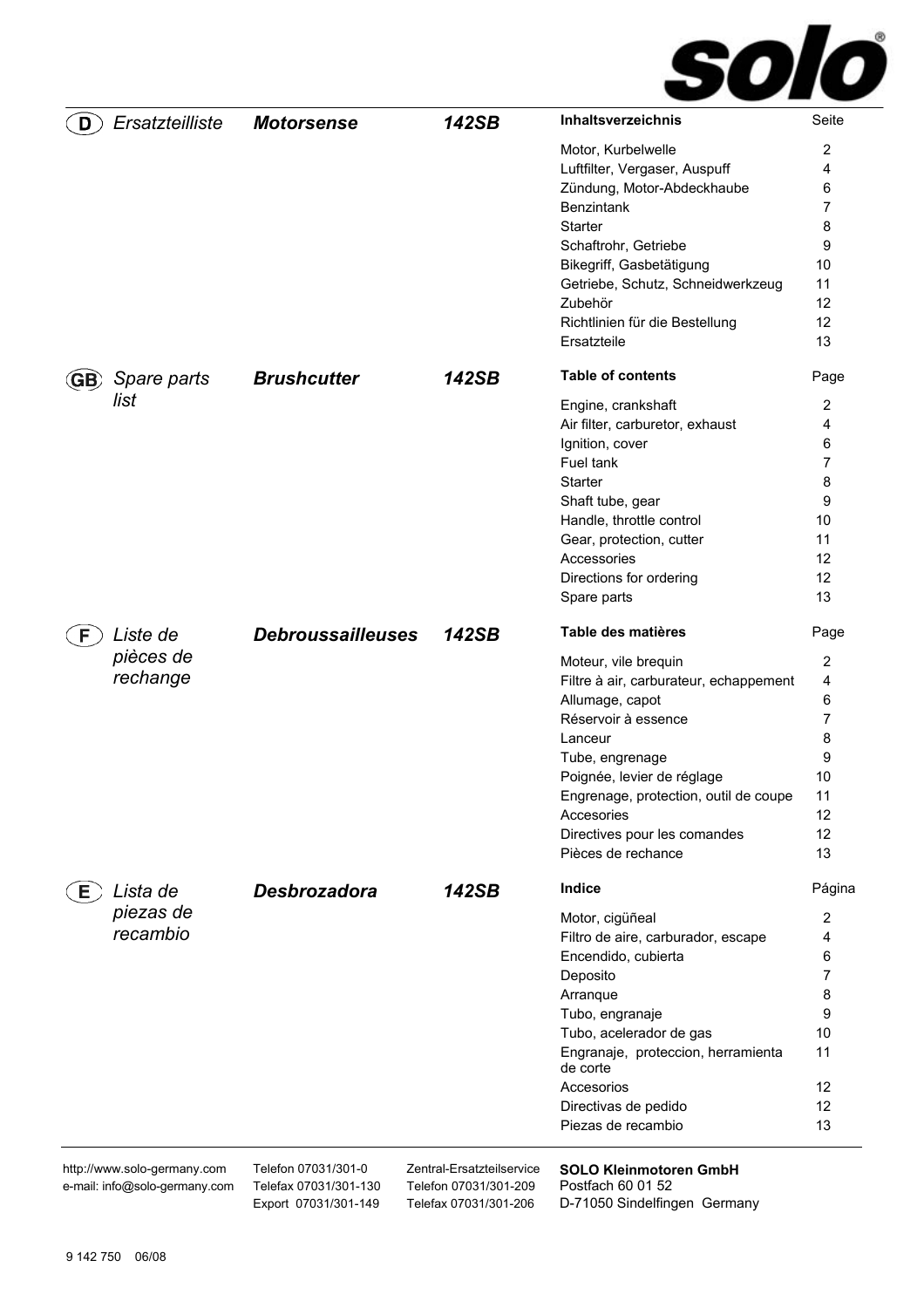<span id="page-1-0"></span>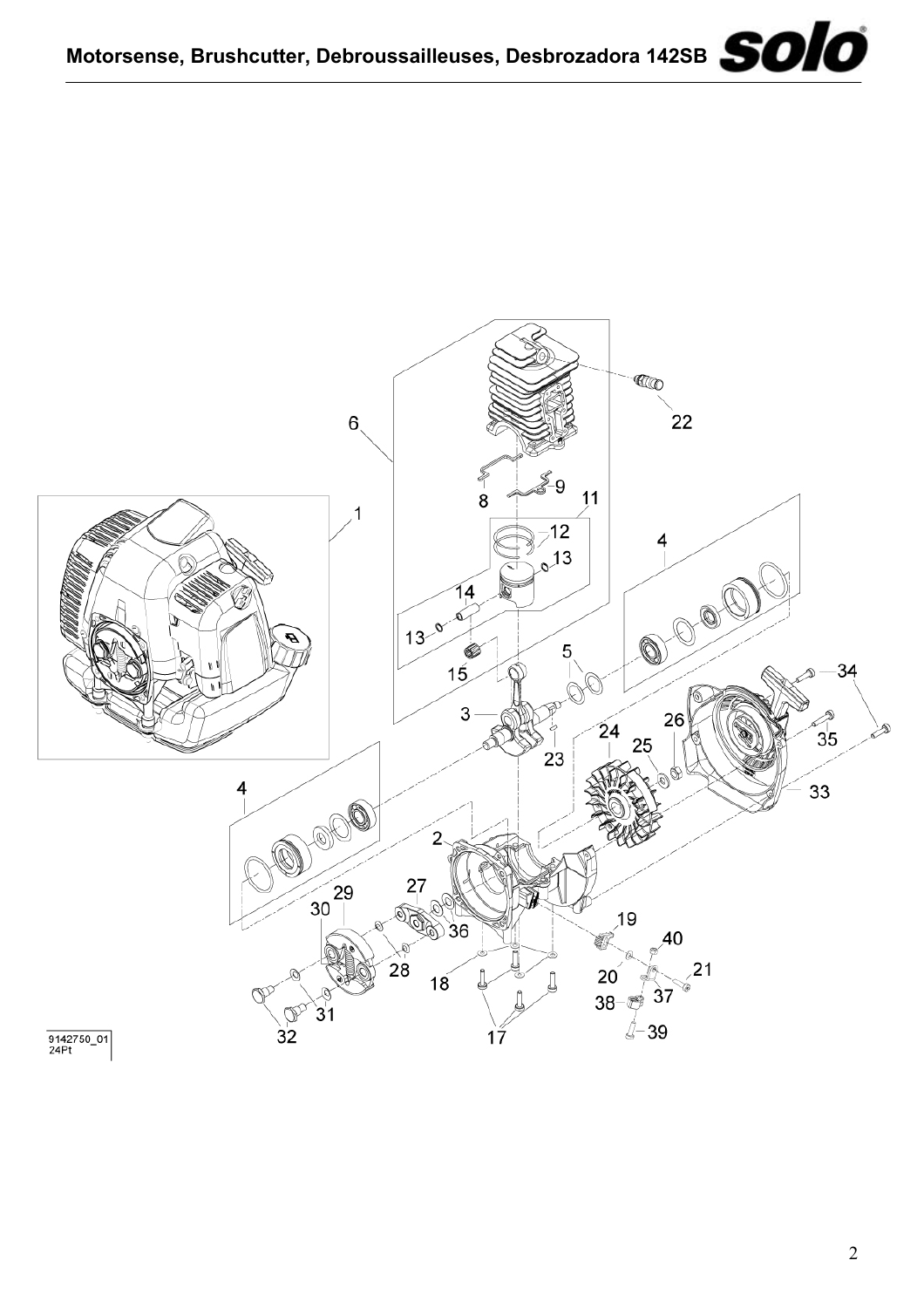| Bild-Nr.<br>Pos.-No. | Bestell-Nr.<br>Order-No. | Menge<br>Quantity | Motor, Kurbelwelle             | Engine,              | Moteur, vile brequin   | Motor, cigüñeal      |  |
|----------------------|--------------------------|-------------------|--------------------------------|----------------------|------------------------|----------------------|--|
| No.Pos.              | No. de Cde               | <b>Nombres</b>    |                                | crankshaft           |                        |                      |  |
| Pos.-No.             | Ref.-Nr.                 | Cantidad          |                                |                      |                        |                      |  |
| 1                    | 20 00 143                | 1                 | Motor komplett                 | Engine               | Moteur                 | Motor                |  |
| 2                    | 20 11 144                | $\mathbf{1}$      | Kurbelgehäuse                  | Crankcase            | Carter moteur          | Carter cigüenal      |  |
| 3                    | 22 00 112 52             | $\mathbf{1}$      | Kurbelwelle                    | Crankshaft           | Vilebreguin            | Ciqüñeal             |  |
| 4                    | 33 00 143                | $\overline{2}$    | Lagerhülse 34,9x45,17x18,8 mm, | Sleeve,              | Douille.               | Casquillo,           |  |
|                      |                          |                   | Reparatursatz                  | repair kit           | kit de réparation      | juego de reparacion  |  |
| 5                    | 00 31 206                | $\overline{2}$    | Scheibe 15x21x0,3 mm           | Washer               | Rondelle               | Arandela             |  |
| $\overline{6}$       | 22 00 120                | 1                 | Zylinder + Kolben,             | Cylinder + piston,   | Cylindre + piston,     | Cilindro + piston,   |  |
|                      |                          |                   | Reparatursatz                  | repair kit           | kit de réparation      | juego de reparacion  |  |
|                      |                          |                   | enth.: $(-8)$ 6 - 15           | incl. $(-86 - 15)$   | y inclus $(-56 - 15)$  | incl. $(-86 - 15)$   |  |
| 8                    | 20 63 133                | 1                 | Dichtungsteil                  | Sealing              | Joint carter moteur    | Junta                |  |
| 9                    | 20 63 134                | 1                 | Dichtungsteil                  | Sealing              | Joint carter moteur    | Junta                |  |
| 11                   | 22 00 149                | $\mathbf{1}$      | Kolben Ø 39 mm                 | Piston               | Piston                 | Piston               |  |
|                      |                          |                   | enth.: $(-5)$ 11-14            | incl. $(-2 11 - 14)$ | y inclus (-> 11 - 14   | incl. (-> 11 - 14    |  |
| 12                   | 20 48 358                | 2                 | Kolbenring 39x1,5 mm           | Piston ring          | Segment de piston      | Anillo de piston     |  |
| $\overline{13}$      | 00 55 267                | $\overline{2}$    | Sicherungsring 10x0,8 mm       | Circlip              | Arrêt axe de piston    | Anillo de seguridad  |  |
| 14                   | 20 31 249 25             | 1                 | Kolbenbolzen 10/6x28 mm <- )   | Piston pin <- )      | Axe de piston $\le$ -) | Perno de embolo <-)  |  |
| 15                   | 00 52 255                | 1                 | Nadelkäfig 10x14x13 mm <- )    | Needle sleeve <- )   | Douille $\leq$ -)      | Casquillo <-)        |  |
| 17                   | 00 18 337                | 4                 | Zylinderschraube M5x20 mm      | Screw                | Vis                    | Tornillo             |  |
| 18                   | 00 72 144                | 4                 | Sicherungsscheibe 5 mm         | Safety washer        | Rondelle de sécurité   | Arandela seguridad   |  |
| 19                   | 20 74 106                | 1                 | Widerlager                     | Counter bearing      | Roulement butée        | Cojinete de tope     |  |
| 20                   | 00 72 140                | $\mathbf{1}$      | Scheibe 5,2x12x0,5 mm          | Washer               | Rondelle               | Arandela             |  |
| $\overline{21}$      | 00 18 337                | 1                 | Zylinderschraube. M5x20 mm     | F.H. screw           | Vis                    | Tornillo             |  |
| 22                   | 28 00 570                | $\mathbf{1}$      | Dekoventil                     | Deco-valve           | Soupape decompression  | Valvula              |  |
| 23                   | 00 75 101                | 1                 | Scheibenfeder 3x3,7 mm         | Spring               | Clavette               | Resorte              |  |
| $\overline{24}$      | 24 00 154                | $\mathbf{1}$      | Lüfterrad                      | Fan wheel            | Turbine                | Turbina              |  |
| 25                   | 00 72 145                | $\mathbf{1}$      | Spannscheibe 8 mm              | Washer               | Rondelle               | Arandela             |  |
| $\overline{26}$      | 00 20 145                | 1                 | Sechskantmutter M8x1 mm        | Hex. nut             | Ecrou                  | Tuerca               |  |
| 27                   | 30 16 154                | 1                 | Kupplungsträger                | Cluch support        | Support embrayage      | Soporte de embrague  |  |
| $\overline{28}$      | 00 72 149                | $\overline{2}$    | Tellerfeder 8,2x16x0,4 mm      | Spring               | Rondelle               | Resorte              |  |
| 29                   | 35 00 130                | 1                 | Fliehkraftkupplung             | Centrifugal clutch   | Embrayage centrifugue  | Embrague centrifugal |  |
|                      |                          |                   | enth. ( -> 29, 30              | incl. ( -> 29, 30    | y inclus ( $-$ 29, 30  | incl. ( -> 29, 30    |  |
| $\overline{30}$      | 00 71 154                | 1                 | Kupplungsfeder ->)             | Spring ->)           | Ressort ->)            | Resorte ->)          |  |
| 31                   | 00 72 174                | 2                 | Tellerfeder 10,2x20x0,5 mm     | Spring               | Rondelle               | Resorte              |  |
| $\overline{32}$      | 00 18 114                | $\overline{2}$    | Sechskantschraube M8x20 mm     | Screw                | Vis                    | Tornillo             |  |
| $\overline{33}$      | 26 00 132                | 1                 | Starter komplett               | Starter cpl.         | Lanceur cpl.           | Arranque cpl.        |  |
| $\overline{34}$      | 00 18 337                | $\overline{2}$    | Zylinderschraube M5x20 mm      | Screw                | Vis                    | Tornillo             |  |
| $\overline{35}$      | 00 18 338                | 1                 | Zylinderschraube M5x25 mm      | <b>Screw</b>         | Vis                    | Tornillo             |  |
| $\overline{36}$      | 00 72 120                | 2                 | Scheibe 10,2x20x1,1 mm         | Washer               | Rondelle               | Arandela             |  |
| 37                   | 20 43 120                | $\mathbf{1}$      | Befestigungswinkel             | Fixing angle         | Équerre de fixation    | Soporte              |  |
| $\overline{38}$      | 20 74 895                | 1                 | Klemme                         | Clamp                | Collier                | Abrazadera           |  |
| 39                   | 00 18 423                | 1                 | Zylinderschraube M5x18 mm      | Screw                | Vis                    | Tornillo             |  |
| 40                   | 00 28 110                | $\mathbf{1}$      | Sechskantmutter M5             | Hex. nut             | Ecrou                  | Tuerca               |  |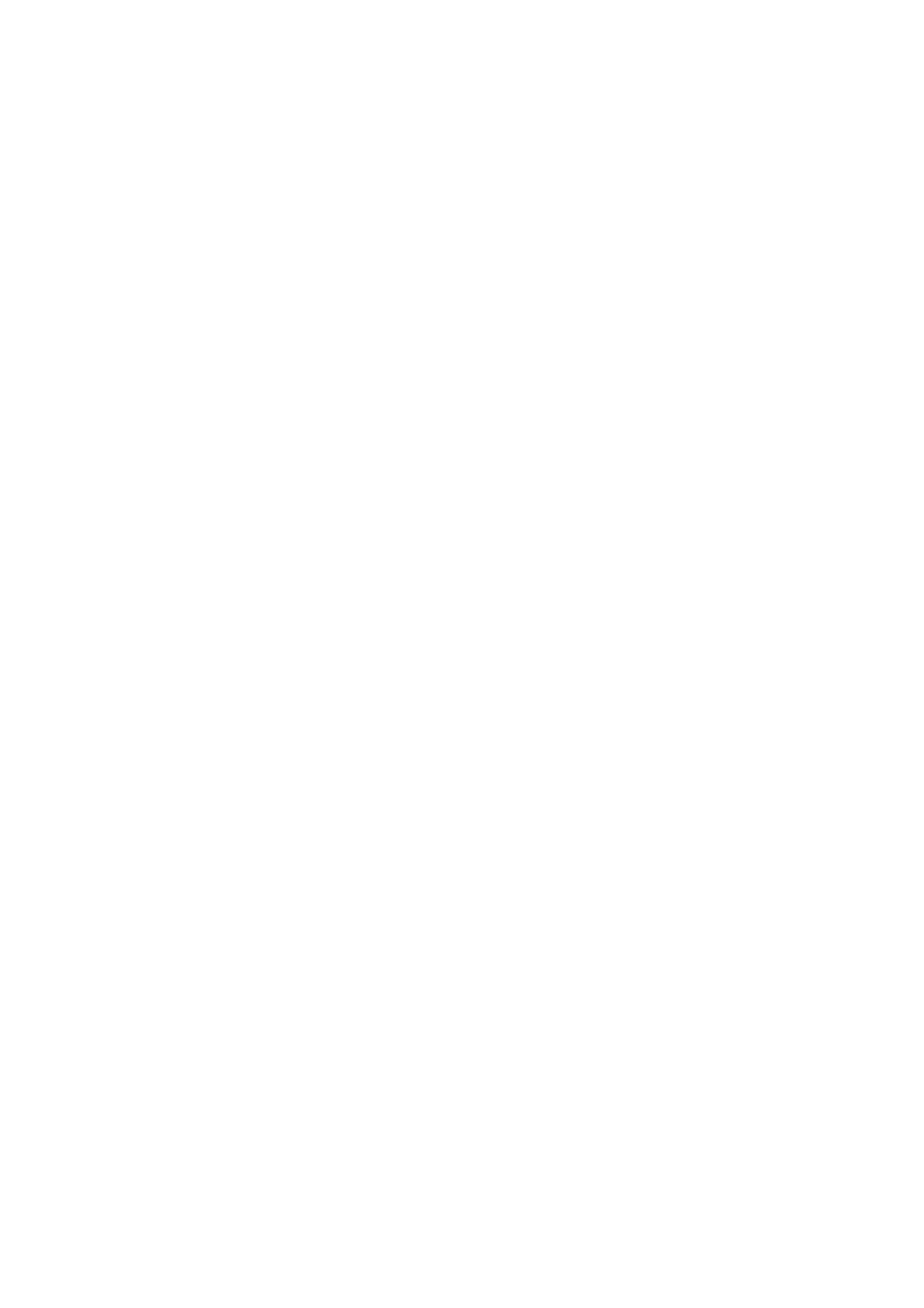| Bild-Nr.            | Bestell-Nr.             | Menge                      | Luftfilter, Vergaser,      | Air filter,         | Filtre à air,              | Filtro de aire,               |  |
|---------------------|-------------------------|----------------------------|----------------------------|---------------------|----------------------------|-------------------------------|--|
| Pos.-No.<br>No.Pos. | Order-No.<br>No. de Cde | Quantity<br><b>Nombres</b> | Auspuff                    | carburetor,         | carburateur,               | carburador.                   |  |
| Pos.-No.            | Ref.-Nr.                | Cantidad                   |                            | exhaust             | echappement                | escape                        |  |
| $\mathbf{1}$        | 00 21 256               | $\overline{2}$             | Vierkantmutter M5          | <b>Nut</b>          | Ecrou                      | Tuerca                        |  |
| $\overline{2}$      | 25 00 133               | 1                          | Auspuff                    | Exhaust             | Echappement                | Escape                        |  |
| 3                   | 20 61 441               | $\mathbf{1}$               | Auspuffdichtung            | Exhaust gasket      | Joint d'échappement        | Junta escape                  |  |
| 4                   | 00 72 144               | 6                          | Sicherungsscheibe 5 mm     | Safety washer       | Rondelle de sécurité       | Arandela seguridad            |  |
| 5                   | 00 18 342               | $\mathbf{1}$               | Zylinderschraube M5x60 mm  | F.H. screw          | Vis                        | Tornillo                      |  |
| 6                   | 00 18 397               | $\overline{2}$             | Zylinderschraube M5x65 mm  | F.H. screw          | Vis                        | Tornillo                      |  |
| $\overline{7}$      | 20 61 155               | $\mathbf{1}$               | Dichtung Ansaugstutzen     | Manifold gasket     | Joint de bride             | Junta de brida                |  |
| 8                   | 20 74 167               | 1                          | Vergaserflansch            | Socket              | Bride d'aspiration         | <b>Brida</b>                  |  |
| $\overline{9}$      | 00 18 326               | 6                          | Zvlinderschraube M4x16 mm  | F.H. screw          | Vis                        | Tornillo                      |  |
| 10                  | 20 74 603 25            | $\mathbf{1}$               | Abdichtplatte              | Sealing plate       | Plaque d'ètanchèitè        | Chapa de junta                |  |
| 11                  | 20 61 307               | $\mathbf{1}$               | Vergaserdichtung           | Carburetor gasket   | Joint de carburateur       | Junta carburador              |  |
| 12                  | 20 61 306               | $\mathbf{1}$               | Vergaserdichtung           | Carburetor gasket   | Joint de carburateur       | Junta carburador              |  |
| $\overline{13}$     | 20 74 314 25            | $\mathbf{1}$               | Vergaserabstandsplatte     | Carburetor plate    | Plaque de carburateur      | Chapa de carburador           |  |
| 14                  | 23 00 160               | $\mathbf{1}$               | Vergaser WT 688 D-Cut      | Carburetor          | Carburateur                | Carburador                    |  |
| $\overline{15}$     | 25 00 157               | $\mathbf{1}$               | Filtergehäuse              | Filter housing      | Carter filtre              | Carter de filtro              |  |
|                     |                         |                            | enth. $( -> 15 - 24)$      | incl. $($ > 15 - 24 | y inclus (-> 15 - 24       | incl. ( $\rightarrow$ 15 - 24 |  |
| 17                  | 20 74 966               | 1                          | Chokeknopf                 | Knob                | <b>Bouton</b>              | <b>Boton</b>                  |  |
| 23                  | 27 00 322               | $\overline{1}$             | <b>Primer Pumpe</b>        | Primer              | Pompe d'amorcage           | Cabador                       |  |
| $\overline{24}$     | 00 64 407               | 150 mm                     | Schlauch 2x1,5 mm ->)      | $Hose ->$           | Tuyau ->)                  | $Tubo \rightarrow)$           |  |
| 27                  | 00 18 429               | 2                          | Linsenschraube 5x50 mm     | Screw               | Vis                        | Tornillo                      |  |
| 28                  | 20 48 154               | $\mathbf{1}$               | Luftfilter                 | Air filter          | Filtre à air               | Filtro de aire                |  |
| 29                  | 20 74 682 25            | $\mathbf{1}$               | Verschlussbolzen           | <b>Bolt</b>         | Axe de retenue             | Perno                         |  |
| 30                  | 20 74 156 25            | $\mathbf{1}$               | Luftfiltergehäuse Oberteil | Filter lid          | Chapeau filtre             | Tapa de filtro                |  |
| 31                  | 21 00 933               | $\mathbf{1}$               | Auspuffdeckel              | Exhaust cover       | Couvercle                  | Tapa de escape                |  |
|                     |                         |                            | enth. $( -> 31 - 33)$      | incl. $(-)$ 31-33   | y inclus $(-5.31-33)$      | incl. $($ > 31-33             |  |
| 32                  | 00 28 157               | $\mathbf{1}$               | <b>Blechmutter M5</b>      | <b>Nut</b>          | Ecrou                      | Tuerca                        |  |
| 33                  | 20 42 890               | $\mathbf{1}$               | Isolierfolie ->)           | Isolating foil ->)  | Feuille isolatrice ->)     | Laminilla ->                  |  |
| 34                  | 20 43 178               | $\mathbf{1}$               | Ablenkblech                | Deflector plate     | Tole de transfer           | Chapa de viacion              |  |
| 35                  | 00 13 282               | $\mathbf{1}$               | Linsenblechschraube        |                     |                            |                               |  |
|                     |                         |                            | 3.5x9.5 mm                 |                     |                            |                               |  |
| 36                  | 00 18 335               | 1                          | Zylinderschraube M5x12 mm  | F.H. screw          | $\overline{\mathsf{V}}$ is | Tornillo                      |  |
| $\overline{37}$     | 00 18 336               | $\mathbf{1}$               | Zylinderschraube M5x16 mm  | F.H. screw          | Vis                        | Tornillo                      |  |
| 38                  | 20 74 600               | $\mathbf{1}$               | Haltering                  | Ring                | Baque de retient           | Anillo                        |  |
| 39                  | 28 00 142               | $\mathbf{1}$               | Bowdenzug Gas              | Throttle cable      | Câble des gaz              | Cable bowden                  |  |
| 40                  | 05 10 984               | $\mathbf{1}$               | Reparatursatz - Vergaser   | Repair-kit -        | Kit de réparation -        | Juego de reparacion -         |  |
|                     |                         |                            |                            | carburetor          | carburateur                | carburador                    |  |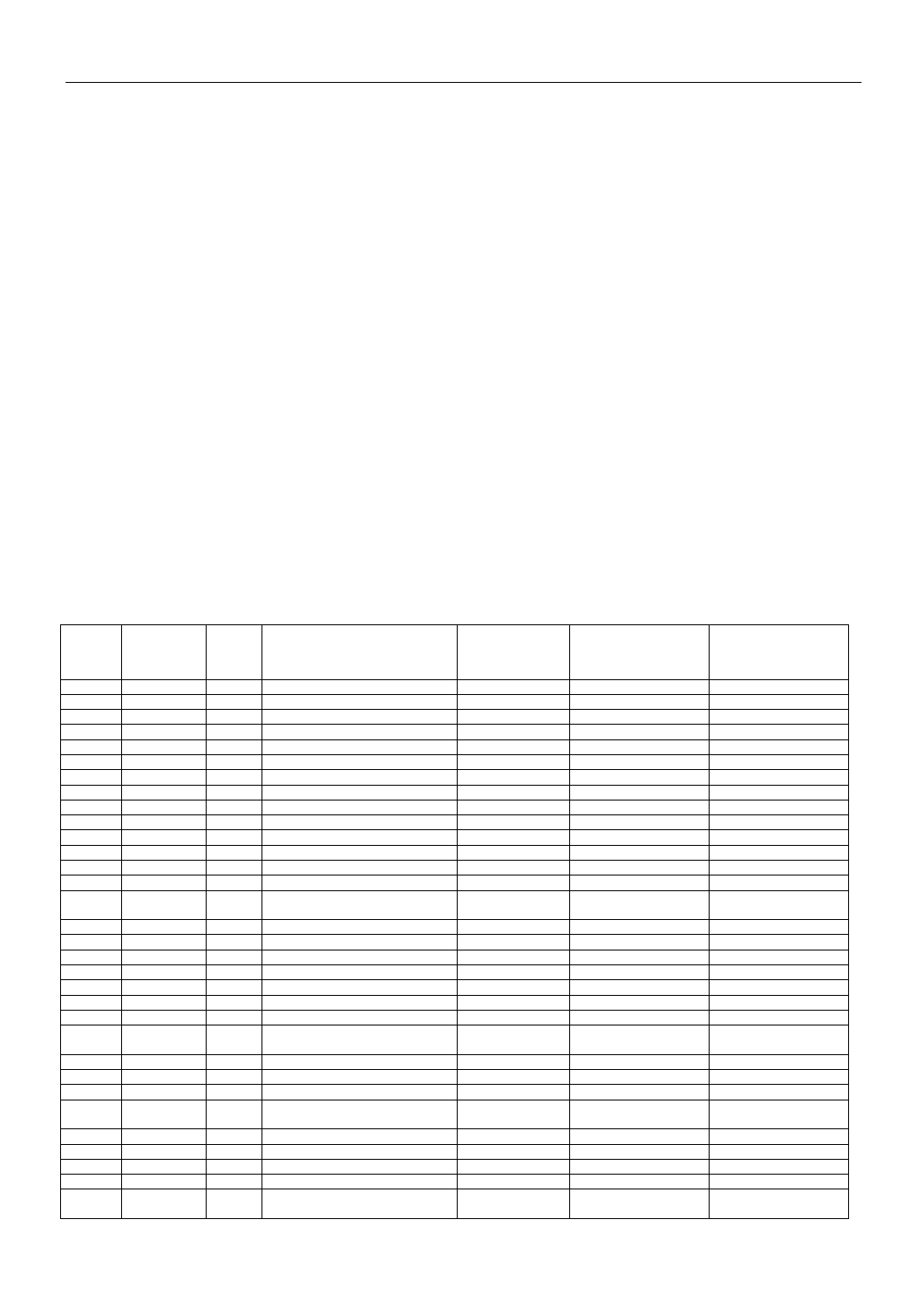<span id="page-5-1"></span><span id="page-5-0"></span>

| Bild-Nr.       | Bestell-Nr.  | Menge          | Zündung, Motor-             | Ignition, cover       | Allumage, capot       | Encendido,         |
|----------------|--------------|----------------|-----------------------------|-----------------------|-----------------------|--------------------|
| Pos.-No.       | Order-No.    | Quantity       | Abdeckhaube                 |                       |                       | cubierta           |
| No.Pos.        | No. de Cde   | <b>Nombres</b> |                             |                       |                       |                    |
| Pos.-No.       | Ref.-Nr.     | Cantidad       |                             |                       |                       |                    |
|                | 23 00 730    |                | Zündkerze WSR6F 200         | Spark plug            | Bougie                | Bujia              |
| $\overline{2}$ | 23 00 216    |                | Zündmodul IIDA CDI          | Ignition coil         | Volant électronique   | <b>Bobina</b>      |
|                |              |                | enth. $( -2 - 4)$           | incl. $( -2 - 4)$     | y inclus ( $-2 - 4$   | incl. $( -2 - 4)$  |
| 3              | 00 73 360    |                | Kontaktfeder                | Contact spring        | Ressort de contact    | Resorte            |
| 4              | 00 84 621    |                | Zündkerzenstecker <- )      | Spark plug cover <- ) | Capuchon de bougie <- | Tapa de bujia <- ) |
| 5              | 00 72 148    | 2              | Sicherungsscheibe 4 mm      | Safety washer         | Rondelle de sécurité  | Arandela seguridad |
| 6              | 00 30 101    | $\overline{2}$ | Scheibe 4.3 mm              | Washer                | Rondelle              | Arandela           |
|                | 00 18 327    | 2              | Zylinderschraube M4x20 mm   | F.H. screw            | Vis.                  | Tornillo           |
| 8              | 00 84 155    |                | Kabel Masse/Kurzschluss     | Ground cable          | Câble de masse        | Cable de masa      |
|                |              |                | Motorseite                  |                       |                       |                    |
| 9              | 00 66 455    |                | Kabelband 98x2.5 mm         | Cable band            | Frein de câble        | Cinta              |
| 10             | 20 73 155 25 |                | Motor-Abdeckhaube           | cover                 | capot                 | cubierta           |
| 11             | 20 74 237 25 |                | Zündkerzenabdeckung         | Spark plug cover      | Capuchon de bougie    | Tapa de bujia      |
| 12             | 00 68 144    |                | Selbstklebeschild SOLO 142  | Decal                 | Autocollant           | Adhesivo           |
| 13             | 00 18 335    |                | Zylinderschraube M5x12 mm   | F.H. screw            | Vis                   | Tornillo           |
| 14             | 00 68 424    |                | Selbstklebeschild "semipro" | Decal                 | Autocollant           | Adhesivo           |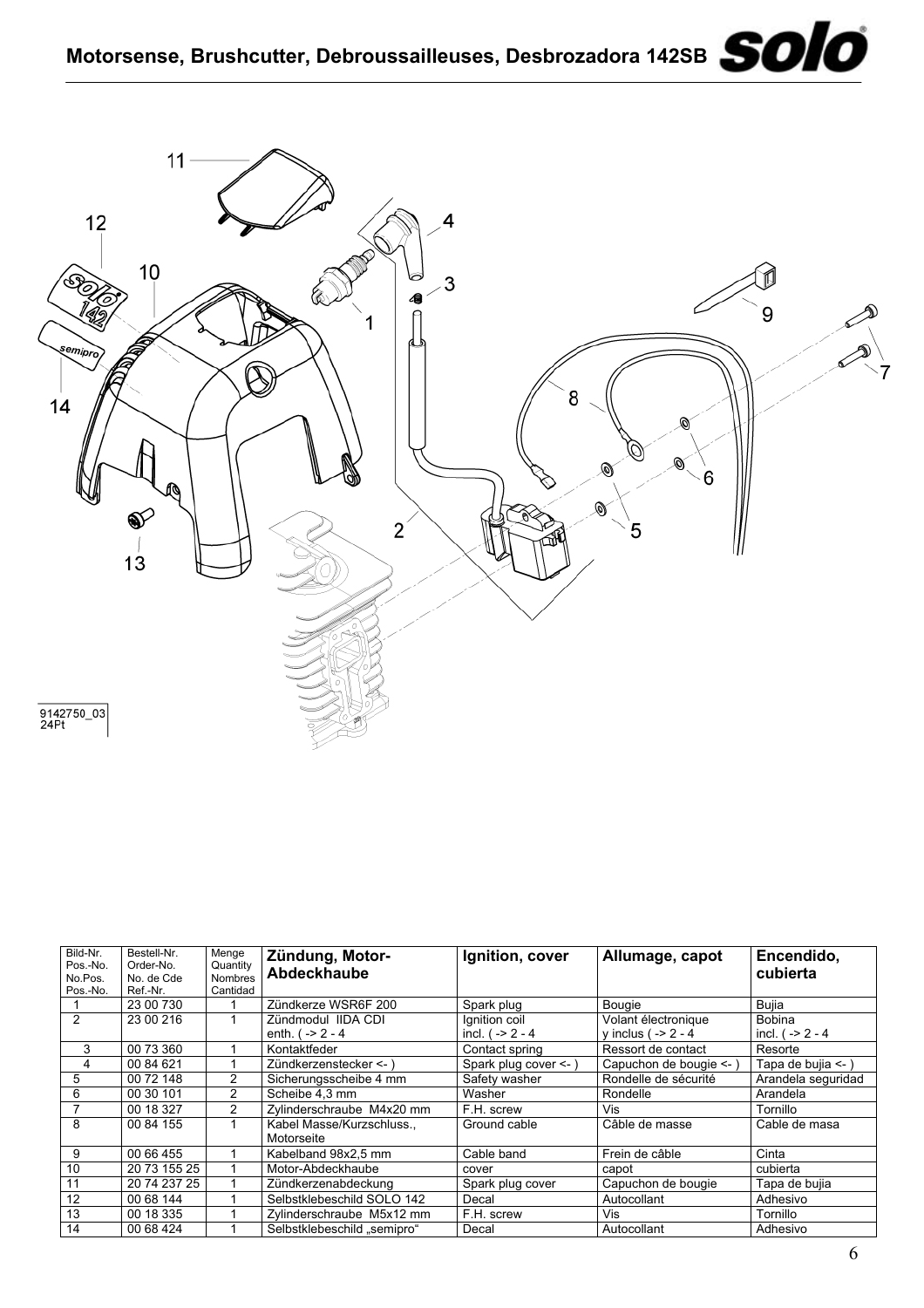<span id="page-6-0"></span>

| Bild-Nr.<br>Pos.-No.<br>No.Pos.<br>Pos.-No. | Bestell-Nr.<br>Order-No.<br>No. de Cde<br>Ref.-Nr. | Menge<br>Quantity<br><b>Nombres</b><br>Cantidad | <b>Benzintank</b>                     | <b>Fuel tank</b>       | Réservoir à<br>essence  | <b>Deposito</b>     |
|---------------------------------------------|----------------------------------------------------|-------------------------------------------------|---------------------------------------|------------------------|-------------------------|---------------------|
|                                             | 00 15 193                                          | 4                                               | Stiftschraube M5x35 mm                | Stud screw             | Goujon                  | Tornillo            |
| $\overline{2}$                              | 20 74 141                                          | 4                                               | Distanzhülse                          | Distance sleeve        | Entretoise              | Casquillo           |
| 3                                           | 27 00 154                                          |                                                 | <b>Benzintank</b>                     | Fuel tank              | Réservoir à essence     | Deposito            |
|                                             |                                                    |                                                 | enth. $(-3 - 14)$                     | incl. $(-3 - 3 - 14)$  | y inclus $(-3 - 14)$    | incl. $(-3 - 14)$   |
| 4                                           | 00 64 474                                          |                                                 | Schlauch 3x1x115 mm Entlüftung        | Ventilation hose       | Tuyau d'aération        | Tubo                |
| 5                                           | 27 00 430                                          |                                                 | Belüftungsstutzen                     | Ventilation socket     | Manchon d'aération      | Munon               |
| 6                                           | 00 66 460                                          |                                                 | Tülle                                 | hose fitting           | oeillet                 | manquito de cable   |
| $\overline{7}$                              | 60 63 349                                          |                                                 | Schlauch 3x206 mm Kraftstoff          | Fuel hose              | Tuyau                   | Tubo                |
| 8                                           | 00 73 351                                          |                                                 | Schlauchöse                           | Tube eye               | Collier                 | Ojete               |
| 9                                           | 27 00 135                                          |                                                 | Filter Benzinsucher                   | Fuel pick-up           | Crépine d'essence       | Filtro              |
| 10                                          | 00 94 277                                          | 4                                               | Dämpfungsgummi                        | AV element             | Amortisseur             | Elemento AV         |
| 11                                          | 00 64 475                                          | 1                                               | Schlauch 3x1x130 mm<br>Benzinrücklauf | Hose                   | Tuyau                   | Tubo                |
| 12                                          | 00 66 455                                          |                                                 | Kabelband 98x2,5 mm                   | Cable band             | Frein de câble          | Cinta               |
| 13                                          | 27 00 187                                          | 1                                               | Tankverschluss                        | Tank lid               | Bouchon de réservoir    | Cierre de deposito  |
|                                             |                                                    |                                                 | enth. $( -2 13, 14 $                  | incl. (-> 13, 14       | y inclus $(-> 13, 14)$  | incl. $(-> 13, 14)$ |
| 14                                          | 00 62 345                                          | 1                                               | O-Ring 29x4 mm <- ))                  | O-ring $\leftarrow$ )) | Joint torique $\leq$ .) | Anillo $\leq$ )     |
| 15                                          | 20 73 170 25                                       | $\mathbf{1}$                                    | Tankschutz                            | Tank protection        | Protection de reservoir | Proteccion del      |
|                                             |                                                    |                                                 |                                       |                        |                         | deposito            |
| 16                                          | 00 31 494                                          | 4                                               | Scheibe 5.3 mm                        | Washer                 | Rondelle                | Arandela            |
| 17                                          | 00 72 144                                          | 4                                               | Sicherungsscheibe 5 mm                | Safety washer          | Rondelle de sécurité    | Arandela seguridad  |
| 18                                          | 00 28 137                                          | 4                                               | Sechskantmutter M5                    | Hex. nut               | Ecrou                   | Tuerca              |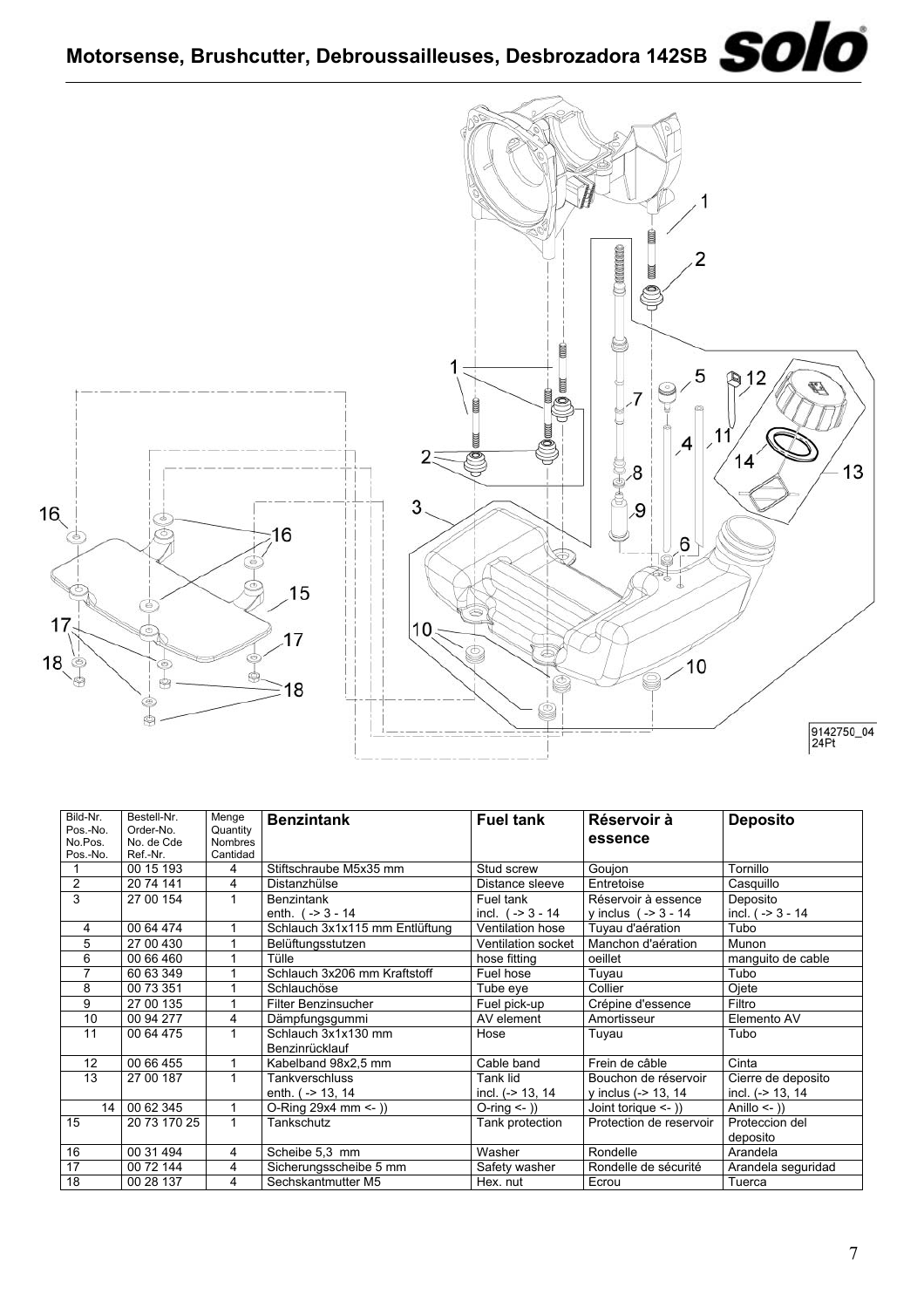<span id="page-7-1"></span><span id="page-7-0"></span>

9142701\_05

| Bild-Nr.<br>Pos.-No.<br>No.Pos. | Bestell-Nr.<br>Order-No.<br>No. de Cde | Menge<br>Quantity<br><b>Nombres</b> | <b>Starter</b>              | <b>Starter</b>     | Lanceur                 | <b>Arrangue</b>                 |
|---------------------------------|----------------------------------------|-------------------------------------|-----------------------------|--------------------|-------------------------|---------------------------------|
| Pos.-No.                        | Ref.-Nr.<br>26 00132                   | Cantidad                            | Starter                     | Starter            | Lanceur                 |                                 |
|                                 |                                        |                                     | enth. $(-2) - 1 - 16$       | incl. $(-2 1 - 16$ | y inclus $(-2 1 - 16$   | Arrangue<br>incl. $( -2 1 - 16$ |
| 2                               | 21 00 128                              |                                     | Startergehaeuse             | Starter housing    | Carter lanceur          | Caja de arranque                |
| 3                               | 26 00 284                              |                                     | Federkasette                | Spring cassette    | Cassette de ressort     | Cassette                        |
| 4                               | 20 74 915                              |                                     | Seilrolle                   | Rope pulley        | Poulie de câble         | Roldana                         |
| 5                               | 20 74 343                              |                                     | Starterklinke               | Pawl               | Cliquet de lanceur      | Trinquete                       |
| 6                               | 00 31 611                              |                                     | Scheibe 4,3x14,3x1 mm       | Washer             | Rondelle                | Arandela                        |
| 7                               | 20 31 965                              |                                     | Distanzstück                | Spacer             | Pièce d'écartement      | Espaciador                      |
| 8                               | 20 74 977 25                           |                                     | Kulisse                     | Template           | Coulisse                | Colisa                          |
| 9                               | 00 73 365                              |                                     | Federstecker                | Pin                | Goupille beta           | Clavija                         |
| 10                              | 00 34 152                              |                                     | Sicherungsscheibe 4 mm      | Safety washer      | Rondelle de sécurité    | Arandela seguridad              |
| 11                              | 00 10 519                              |                                     | Zylinderschraube. 3,5x22 mm | F.H. screw         | Vis                     | Tornillo                        |
| 12                              | 60 74 709                              |                                     | Startergriff                | Starter grip       | Poignée lanceur         | Empunadura                      |
| 13                              | 00 72 148                              |                                     | Sicherungsscheibe 4 mm      | Safety washer      | Rondelle de sécurité    | Arandela seguridad              |
| 14                              | 00 69 890                              |                                     | <b>SKS SOLO</b>             | Decal              | <b>Autocollant Solo</b> | Adhesivo                        |
| 15                              | 00 63 195 25                           |                                     | Starterseil 3x1050 gewachst | Starter rope       | Câble lanceur           | Cuerda de arrangue              |
| 16                              | 00 30 101                              |                                     | Scheibe 4,3 mm <- )         | Washer $\leq$ -)   | Rondelle $\le$ -)       | Arandela <-)                    |
| 17                              | 00 18 337                              | 2                                   | Zylinderschraube M5x20 mm   | F.H. screw         | Vis                     | Tornillo                        |
| 18                              | 00 18 338                              |                                     | Zylinderschraube M5x25 mm   | F.H. screw         | Vis                     | Tornillo                        |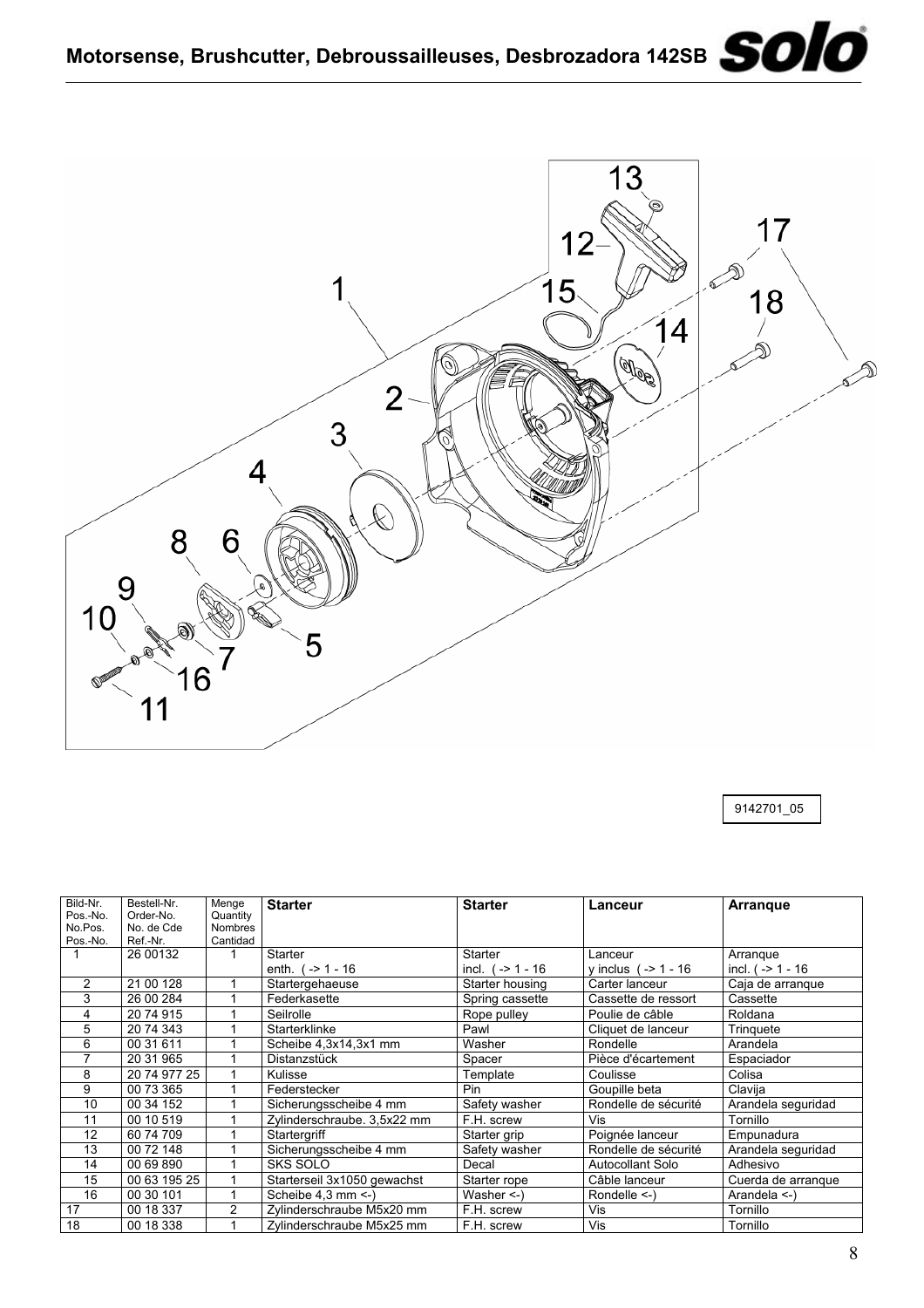<span id="page-8-1"></span><span id="page-8-0"></span>



| Bild-Nr. | Bestell-Nr. | Menge          | <b>Schaftrohr, Getriebe</b> | Shaft tube, gear      | Tube, engrenage          | Tubo, engranaje    |
|----------|-------------|----------------|-----------------------------|-----------------------|--------------------------|--------------------|
| Pos.-No. | Order-No.   | Quantity       |                             |                       |                          |                    |
| No.Pos.  | No. de Cde  | Nombres        |                             |                       |                          |                    |
| Pos.-No. | Ref.-Nr.    | Cantidad       |                             |                       |                          |                    |
|          | 21 00 881   |                | Flanschgehäuse kpl.         | Flange housing        | Boîtier bride            | Caja de brida      |
| 2        | 63 00 369   |                | Schaftrohr                  | Shaft tube            | Tube                     | Tubo               |
|          |             |                | enth: $(-2 - 4)$            | incl. $(-2 - 4)$      | y inclus $(-2 - 4)$      | incl. $(-22 - 4)$  |
| 4        | 00 69 382   |                | Aufkleber Warnhinweise <- ) | Decal sign            | Autocollant              | Adhesivo           |
| 5        | 60 35 392   |                | Welle 8 x 1553 mm           | Drive shaft           | Arbre                    | Arbol              |
| 6        | 30 00 236   |                | Getriebe                    | Gear                  | Engrenage                | Engranaje          |
|          | 00 18 453   | 4              | Zylinderschraube M6 x 20 mm | F.H. screw            | Vis                      | Tornillo           |
| 8        | 00 34 120   | 4              | Sicherungsscheibe           | Safety washer         | Rondelle de sécurité     | Arandela seguridad |
| 12       | 60 35 148   |                | Bike-Griffrohr 22x1.5 mm    | Handlebar             | Etrier de maintien       | Tubo de palanca    |
| 13       | 20 73 693   |                | Klemmhalter                 | Support               | Support                  | Soporte            |
| 14       | 35 00 111   |                | Schnellverschluss           | Lock                  | Fermeture                | Cierre             |
| 15       | 20 11 859   |                | Klemmschale unten           | Handle bar clamp cup  | Plaque de serrage guidon | Cascara            |
| 16       | 20 11 860   |                | Klemmschale oben            | Handle bar clamp cup  | Plaque de serrage guidon | Cascara            |
| 28       | 60 43 989   | 2              | Schelle 28                  | Clamp                 | Collier                  | Abrazadera         |
| 29       | 00 21 241   | 2              | 4KT Mutter M5               | Nut                   | Ecrou                    | Tuerca             |
| 30       | 00 18 338   | 2              | Zylinderschraube M5 x 25    | F.H. screw            | Vis                      | Tornillo           |
| 31       | 63 00 300   |                | Doppel-Schultergurt         | Double shoulder strap | <b>Bretelles</b>         | Doble correa       |
|          |             |                |                             |                       |                          | bandolera          |
| 32       | 60 74 529   | $\overline{2}$ | Bowdenzughalter, 28 mm      | Bowden cable support  | Collier de serrage       | Soporte de cable   |
|          |             |                |                             |                       |                          | bowden             |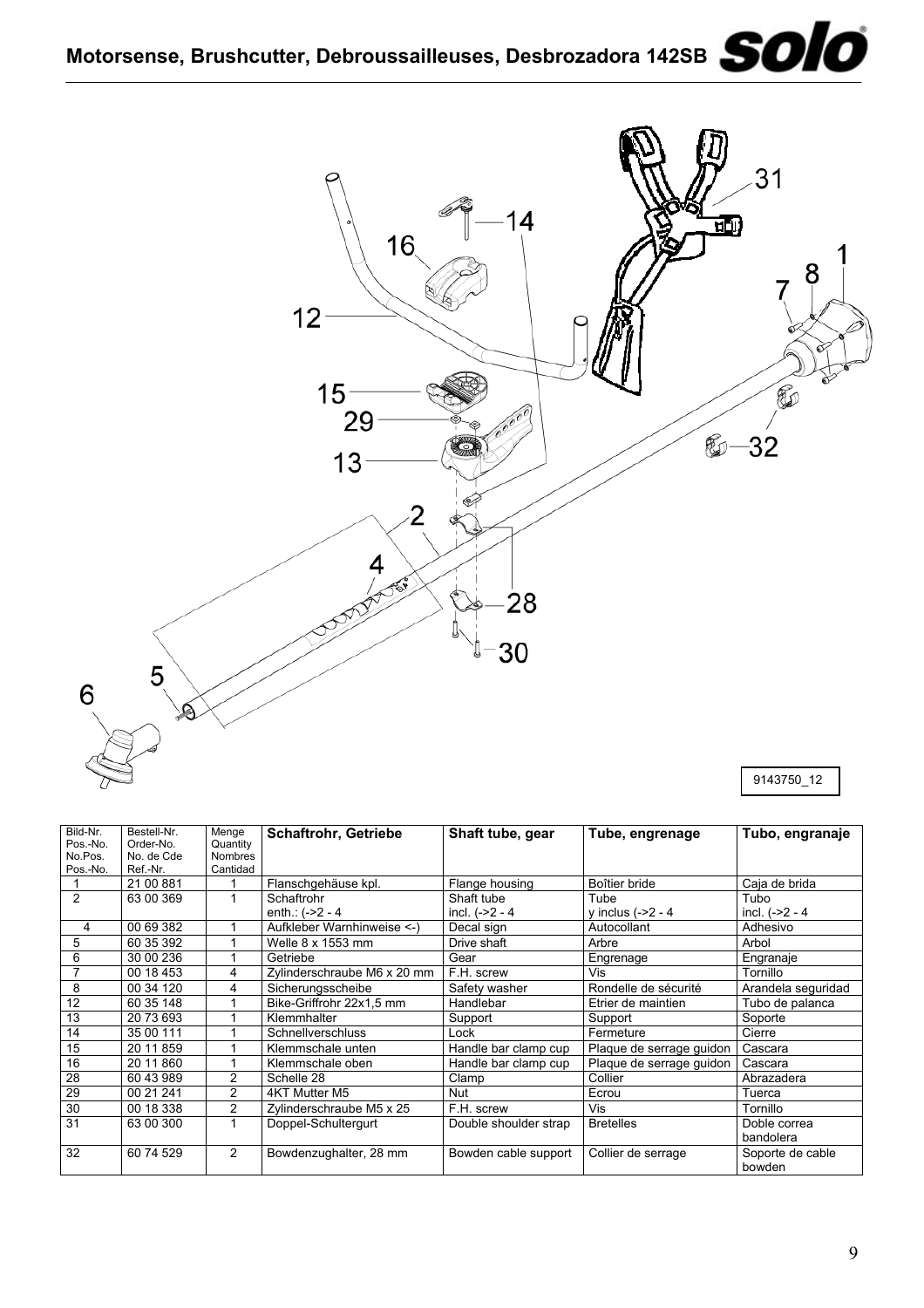# <span id="page-9-0"></span>Motorsense, Brushcutter, Debroussailleuses, Desbrozadora 142SB<br> **SOIO**



| Bild-Nr.<br>Pos.-No.<br>No.Pos.<br>Pos.-No. | Bestell-Nr.<br>Order-No.<br>No. de Cde<br>Ref.-Nr. | Menge<br>Quantity<br><b>Nombres</b><br>Cantidad | Bikegriff, Gasbetätigung      | Handle, throttle<br>control | Poignée, levier de<br>réglage | Tubo, acelerador<br>de gas |
|---------------------------------------------|----------------------------------------------------|-------------------------------------------------|-------------------------------|-----------------------------|-------------------------------|----------------------------|
| 1                                           | 68 00 400                                          | 1                                               | Gasgriff, kompl.              | Throttle grip, cpl.         | Poignée acc., cpl.            | Acelerador cpl.            |
|                                             |                                                    |                                                 | enth. $(-2 1 - 14)$           | incl. $(-> 1 - 14)$         | v inclus $(-) 1 - 14$         | incl. $(-> 1 - 14$         |
| $\overline{2}$                              | 60 73 569                                          | 1                                               | Griffhälfte außen rechts      | Grip half                   | Poignée extérieure            | Cascara                    |
| 3                                           | 60 73 570                                          | 1                                               | Griffhälfte innen rechts      | Grip half                   | Poignée extérieure            | Cascara                    |
| $\overline{4}$                              | 00 73 388                                          | 1                                               | Kontaktfeder                  | Contact spring              | Ressort de contact            | Resorte                    |
| 5                                           | 00 73 389                                          | 1                                               | Kontaktfeder                  | Contact spring              | Ressort de contact            | Resorte                    |
| 6                                           | 60 73 572                                          | 1                                               | Schieber                      | Slide                       | Tiroir                        | Valvula                    |
| $\overline{7}$                              | 00 73 387                                          | 1                                               | Schenkelfeder 1,3x6, Schieber | Spring                      | Ressort d'interrupteur        | Muelle                     |
| 8                                           | 60 73 573                                          | 1                                               | Gashebel                      | Throttle lever              | Levier de gaz                 | Palanca de gas             |
| 9                                           | 00 35 158                                          | 1                                               | Sicherungsscheibe 4,5x0,3 mm  | Safety washer               | Rondelle de sécurité          | Arandela seguridad         |
| 10                                          | 00 73 386                                          | 1                                               | Schenkelfeder 1x8, Gashebel   | Spring                      | Ressort d'interrupteur        | Muelle                     |
| 11                                          | 60 73 571                                          | $\mathbf{1}$                                    | Sicherungshebel               | Safety lever                | Levier de sécurité            | Palanca                    |
| 12                                          | 00 18 356                                          | 3                                               | Linsenschraube 4x20 mm        | Screw                       | Vis                           | Tornillo                   |
| 13                                          | 00 18 364                                          | 1                                               | Zvlinderschraube M5x32 mm     | F.H. screw                  | Vis                           | Tornillo                   |
| 14                                          | 00 20 131                                          | 1                                               | Sechskantmutter M5 <-         | $Nut < -1$                  | Écrou <                       | Tuerca $\leq$ )            |
| 16                                          | 00 84 154                                          | 1                                               | Kabel Masse/Kurzschluss       | Ground cable                | Câble masse                   | Cable de masa              |
| 17                                          | 28 00 142                                          | 1                                               | Bowdenzug Gas                 | Throttle cable              | Câble des gaz                 | Cable bowden               |
| 18                                          | 50 74 100                                          | $\mathbf{1}$                                    | Bowdenzughalter, 22 mm        | Bowden cable support        | Collier de serrage            | Soporte de cable<br>bowden |
| 19                                          | 60 35 148                                          | 1                                               | Bike-Griffrohr 22x1,5 mm      | Handlebar                   | Etrier de maintien            | Tubo de palanca            |
| 20                                          | 60 73 568                                          | 1                                               | Griffhälfte innen links       | Grip half                   | Poignée extérieure            | Cascara                    |
| 21                                          | 60 73 567                                          | 1                                               | Griffhälfte außen links       | Grip half                   | Poignée extérieure            | Cascara                    |
| 22                                          | 00 18 356                                          | $\overline{2}$                                  | Linsenschraube 4x20 mm        | Screw                       | Vis                           | Tornillo                   |
| 23                                          | 00 18 364                                          | 1                                               | Zylinderschraube M5x32 mm     | F.H. screw                  | $\overline{\mathsf{Vis}}$     | Tornillo                   |
| 24                                          | 00 20 131                                          | $\mathbf{1}$                                    | Sechskantmutter M5            | <b>Nut</b>                  | Ecrou                         | Tuerca                     |
| $\overline{25}$                             | 35 00 111                                          | $\mathbf{1}$                                    | Schnellverschluss             | Lock                        | Fermeture                     | Cierre                     |
| $\overline{26}$                             | 20 11 859                                          | $\mathbf{1}$                                    | Klemmschale unten             | Handle bar clamp cup        | Plaque de serrage guidon      | Cascara                    |
| $\overline{27}$                             | 20 11 860                                          | $\mathbf{1}$                                    | Klemmschale oben              | Handle bar clamp cup        | Plaque de serrage guidon      | Cascara                    |
| 28                                          | 60 43 989                                          | $\overline{2}$                                  | Schelle 28                    | Clamp                       | Collier                       | Abrazadera                 |
| 29                                          | 00 21 241                                          | $\overline{2}$                                  | 4KT Mutter M5                 | <b>Nut</b>                  | Ecrou                         | Tuerca                     |
| $\overline{30}$                             | 00 18 338                                          | 2                                               | Zylinderschraube M5 x 25      | F.H. screw                  | Vis                           | Tornillo                   |
| 31                                          | 20 73 693                                          | 1                                               | Klemmhalter                   | Support                     | Support                       | Soporte                    |
| 32                                          | 00 64 415 27                                       | 870 mm                                          | Schlauch 8,5 mm               | Hose                        | Tuyau                         | Tubo                       |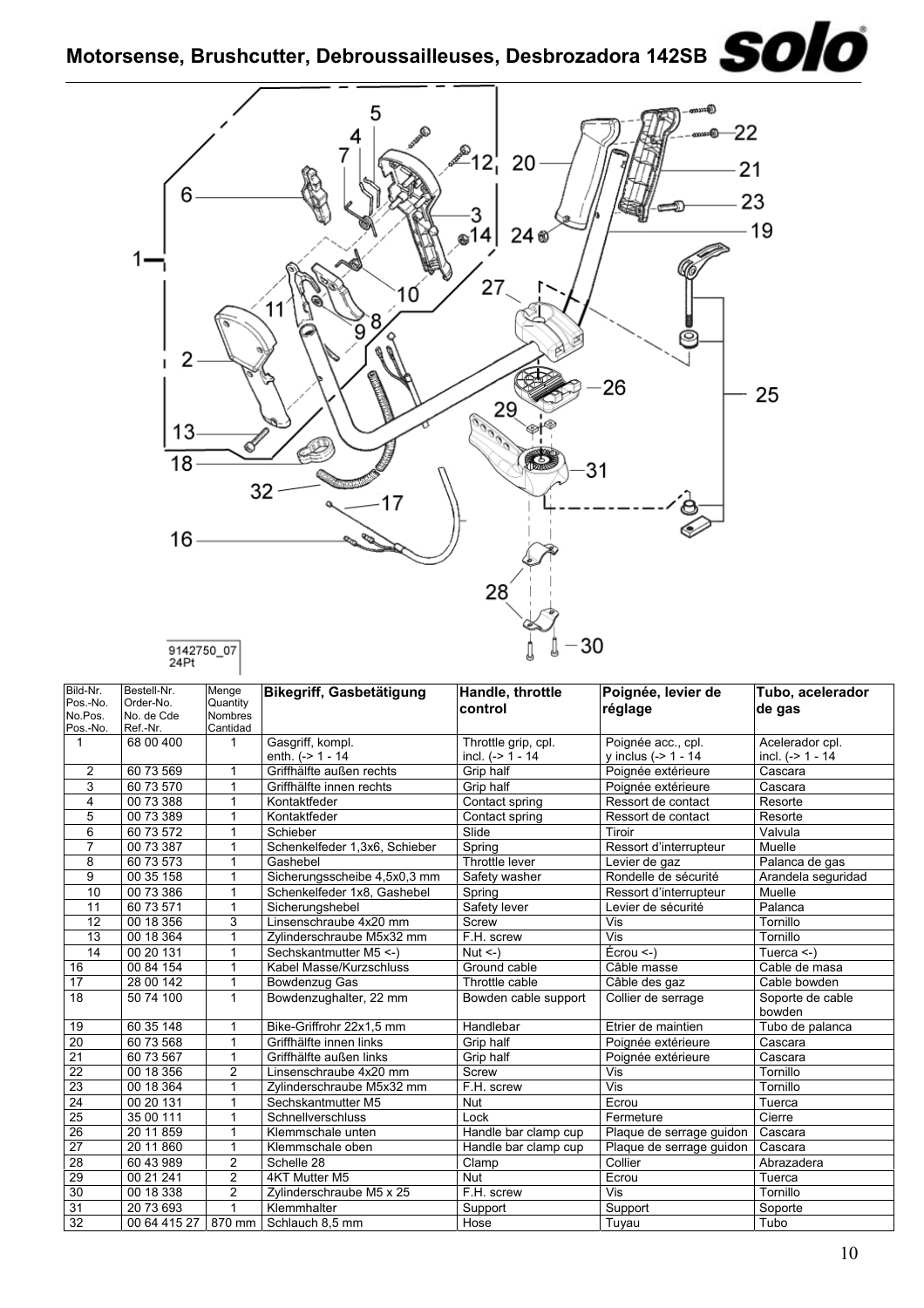## <span id="page-10-0"></span>**Motorsense, Brushcutter, Debroussailleuses, Desbrozadora 142SB**

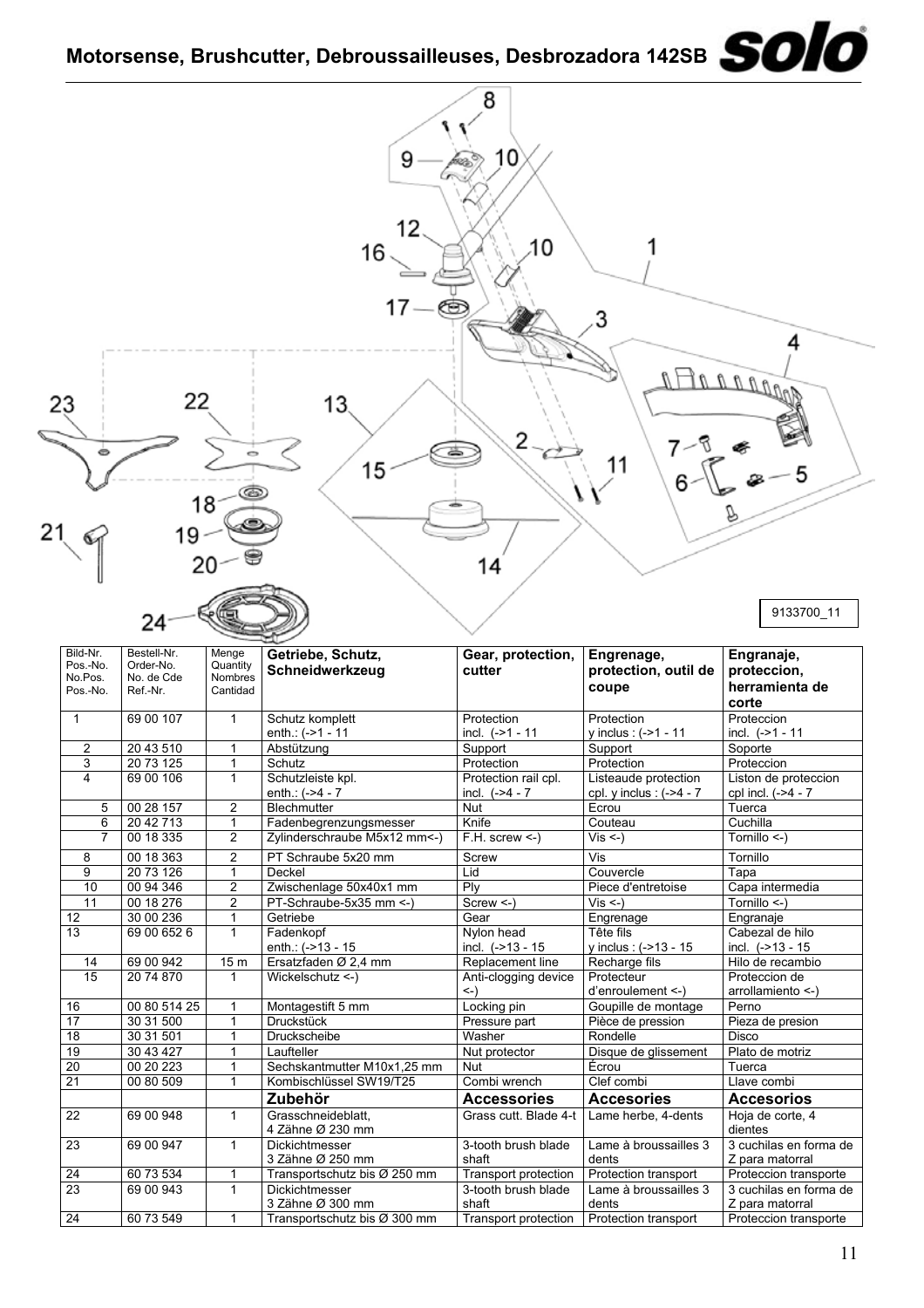## <span id="page-11-0"></span>Motorsense, Brushcutter, Debroussailleuses, Desbrozadora 142SB<br> **SOLO**

<span id="page-11-1"></span>

| Bestell-Nr.<br>Order-No.<br>No. de Cde<br>Ref.-Nr. | Menge<br>Quantity<br><b>Nombres</b><br>Cantidad | Zubehör<br>o. Abb.                             | <b>Accessories</b>                                      | <b>Accesories</b>                           | <b>Accesorios</b>                                                                            |
|----------------------------------------------------|-------------------------------------------------|------------------------------------------------|---------------------------------------------------------|---------------------------------------------|----------------------------------------------------------------------------------------------|
| 69 00 160                                          | 1                                               | 2 Faden Schneidekopf<br>.Jet-Fit"              | Cutter head "Jet-Fit"                                   | Tête faucheuse "Jet-<br>Fit"                | Cabeza de corte "Jet-Fit"                                                                    |
| 69 00 166                                          | 50                                              | Ersatzfaden "Jet-Fit" 2,5<br>x 260 mm          | Replacement line for "Jet-<br>Fit" 2.5 x 260 mm         | Fil de rechange "Jet<br>Fit" 2.5 x 260 mm   | Hilo de recambio "Jet Fit" 2,5 x<br>260 mm                                                   |
| 69 00 175                                          | 53 m                                            | Ersatzfaden "Jet-Fit"<br>$2.5$ mm              | Replacement line for<br>$2.5 \text{ mm}$                | Fil de rechange "Jet<br>Fit" 2.5 mm         | Hilo de recambio "Jet Fit"<br>$2.5 \text{ mm}$                                               |
| 00 83 103                                          | 100ml                                           | Profi 2T-Motoröl                               | Special 2-stroke oil                                    | Huile spéciale 2 temps                      | Aceite especial para motores de<br>2 tiempos                                                 |
| 00 83 104                                          | 11                                              | Profi 2T-Motoröl                               | Special 2-stroke oil                                    | Huile spéciale 2 temps                      | Aceite especial para motores de<br>2 tiempos                                                 |
| 00 83 105                                          | 11                                              | Profi 2T-Motoröl in<br>Dosierflasche           | Special 2-stroke oil, bottle<br>with metering indicator | Huile spéciale 2 temps,<br>en flacon gradué | Aceite especial para motores de<br>2 tiempos, en botella plastica con<br>escala dosificadora |
| 27 00 278                                          | 1                                               | Kraftstoff Mix-Behälter                        | Mixing can                                              | Jerrycan                                    | Tanque de mezclar                                                                            |
|                                                    |                                                 |                                                |                                                         |                                             |                                                                                              |
| 00 83 163                                          | 300 ml                                          | Wartungs-/Pflege-Öl                            | Oil                                                     | Huile                                       | Aceite                                                                                       |
| 00 83 180 25                                       | 100q                                            | Spezial- Getriebefett                          | Grease                                                  | Graisse                                     | Grasa                                                                                        |
|                                                    |                                                 |                                                |                                                         |                                             |                                                                                              |
| 99 303 000 +<br>$Größe (2[s]-6[xx])$               | 1                                               | Forst- und Landschafts-<br>arbeitsjacke EN 340 | Jacket                                                  | Veste forestiere                            | Chaqueta                                                                                     |
| 99 020 95 +<br>Größenindex                         | $\mathbf{1}$                                    | SOLO Outdoor Bundhose                          | Zip-off trousers                                        | Pantalon de loisir                          | Pantalon                                                                                     |
| 99 020 94 +<br>Größenindex                         | $\mathbf{1}$                                    | SOLO Outdoor Latzhose                          | Flap trousers                                           | Salopette de loisir                         | Pantalon con peto                                                                            |
| 99 305 10 +<br>Größe (36 - 48)                     | $\mathbf{1}$                                    | Leder Forststiefel                             | <b>Boots</b>                                            | <b>Bottes forestieres</b>                   | Zapatos                                                                                      |
| 99 390 1002<br>(Uni-Größe)                         | $\mathbf{1}$                                    | Gesichts /<br>Gehörschutzkombination           | Ear & face protection                                   | Protection ouie et<br>visage                | Protection de oido y faz                                                                     |
| 99 390 12 +<br>Größenindex                         | $\mathbf{1}$                                    | Handschuhe SOLO Fit                            | Gloves SOLO Fit                                         | Gants SOLO Fit                              | Guantes SOLO Fit                                                                             |

### $\odot$

**Allgemeine Richtlinien für die Bestellung von Original SOLO Ersatzteilen:** Voraussetzung für eine reibungslose Erledigung sind folgende Angaben: 1. Ersatzteil-Bestellnummer

2. Gewünschte Anzahl

 3. Typenbezeichnung des Geräts Diese Ersatzteilliste ist für die Lieferung und Ausstattung von SOLO Erzeugnissen unverbindlich. Im Interesse der technischen Weiter-entwicklung bleiben Konstruktionsänderungen vorbehalten.

### GB) **General Directions for Ordering Original SOLO**

**Spare Parts:** For correct and diligent processing of your order, please give the

- following information: 1. Spare Part number 2. Quantity
	- 3. Model and serial number 4. Shipping instructions

Delivery is made in accordance with our general sales and delivery conditions. This spare parts list is non-committal for us with regard to delivery and layout of SOLO products. In favour of technical improvements, design modifications are subject to change without notice.

**Directives générales pour les commandes de pièces de rechange d'origine SOLO:** Il est indispensable de préciser dans toutes les

commandes de pièces: 1. le numéro de référence

- de la pièce
- 2. la quantité 3. le type de la machine

 4. le mode d'expédition Les livraisons sont effectuées dans le cadre de nos conditions

générales de vente. Toutes modifications réservées.

### **Directivas Generales de pedido de la firma SOLO:**

Por adelantado de un arreglo sin dificultades necesitamos siguientes indicaciónes:

- 1. Número de repuesto 2. Numero de cantidad
- 3. Modelo y número de serial

4. Instrucción de Envió

Esta lista de repuestos no es obligatoria para los envios y/o forma de equipo de los productos SOLO. En el interés del constante desarollo debemos reservarmos el derecho de cambios.